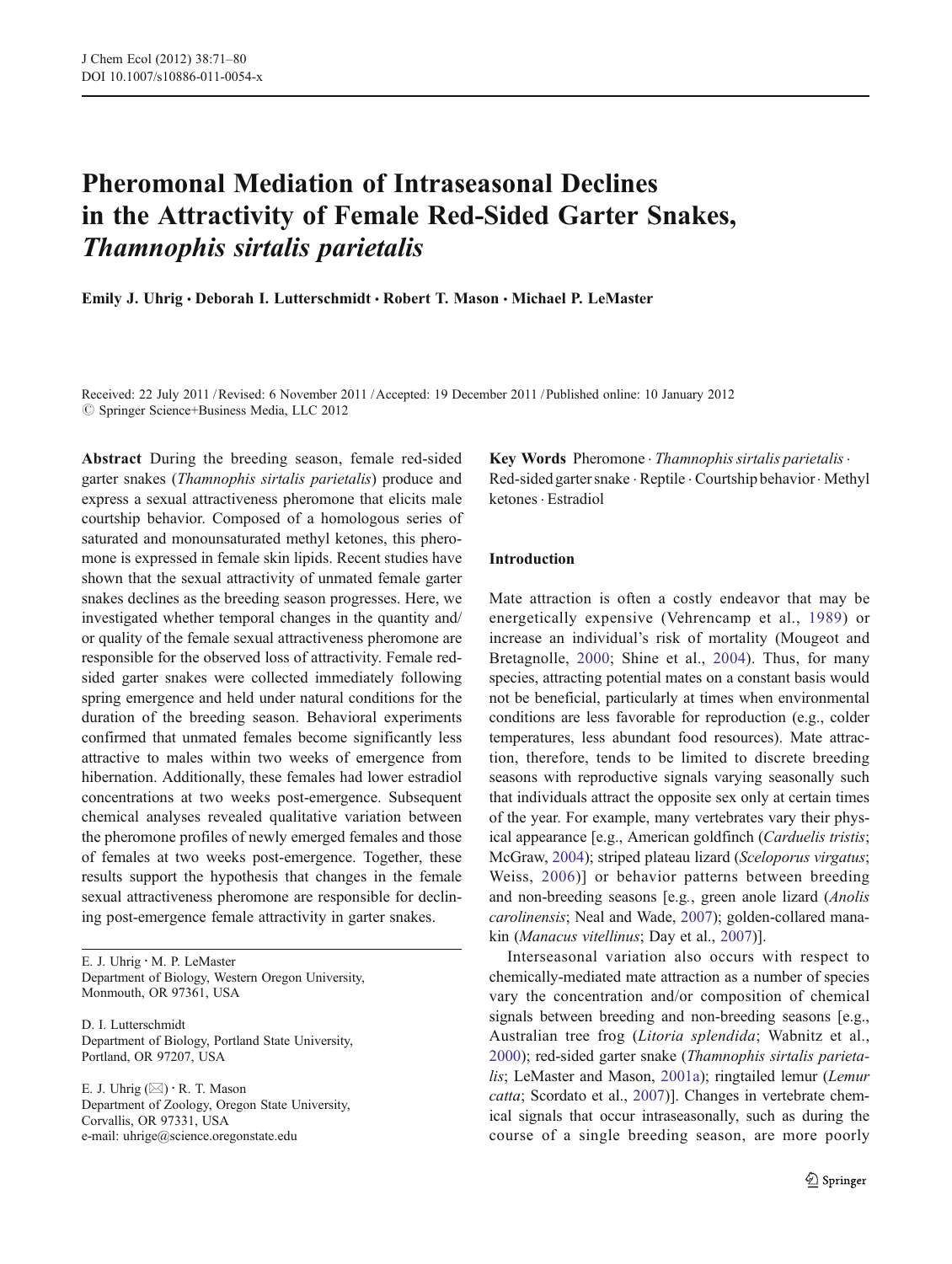understood. Nevertheless, intraseasonal variation in chemical signaling can have important implications for signal producers by helping to further minimize the time they are subject to fitness costs associated with mate attraction.

The red-sided garter snake presents an opportunity to study intraseasonal variation in a vertebrate pheromone. The female sexual attractiveness pheromone of this species has been identified chemically as a homologous series of long-chain saturated and monounsaturated methyl ketones (Mason, [1992](#page-9-0), [1993\)](#page-9-0), thus allowing for both quantitative and qualitative chemical comparisons. Further, mate recognition relies extensively upon male detection of the pheromone, which elicits stereotypical male courtship behaviors that only occur in a reproductive context and are easily recognized by observers (Crews et al., [1984](#page-8-0); Mason et al., [1989;](#page-9-0) LeMaster and Mason, [2002](#page-8-0)). Production of the pheromone, which is sequestered within the skin lipids of the female's dorsal surface, appears to be under estrogen control, as exogenous estrogen treatment induces both attractivity in females and expression of female-like pheromone profiles in males (Crews, [1976](#page-8-0), [1985;](#page-8-0) Kubie et al., [1978](#page-8-0); Parker, [2010\)](#page-9-0). Previous studies have found the chemical profile of this pheromone to exhibit interseasonal variation, as well as both inter- and intrapopulational variation (LeMaster and Mason, [2001a](#page-8-0), [2002](#page-8-0), [2003](#page-8-0)). Intraseasonal variation has been hypothesized to occur (O'Donnell et al., [2004](#page-9-0); Shine et al., [2005a](#page-9-0)), but to date no studies have investigated this hypothesis.

In a series of behavioral experiments, Shine et al. [\(2003a,](#page-9-0) [2005a](#page-9-0)) and O'Donnell et al. [\(2004](#page-9-0)) observed that female red-sided garter snakes, including unmated females, are less attractive to males as time progresses following emergence from hibernation. Shine et al. [\(2005a\)](#page-9-0) demonstrated that the apparent decline in attractivity occurs relatively rapidly and independently of changes in male behavior. Further, Shine et al. [\(2005a\)](#page-9-0) tested male courtship responses to isolated female skin lipid extracts and found males to exhibit more intense courtship toward the lipids of females newly emerged from hibernation. Based on their respective behavioral observations, both Shine et al. [\(2005a](#page-9-0)) and O'Donnell et al. [\(2004](#page-9-0)) suggested that changes in the chemical profile of the female sexual attractiveness pheromone during the course of the breeding season could be responsible for declining female attractivity. However, no chemical analyses were performed in either of these studies, and it has yet to be confirmed that the pheromone indeed exhibits intraseasonal variation.

Our study investigated whether the chemical profile of the red-sided garter snake sexual attractiveness pheromone exhibits the intraseasonal variation necessary to account for the observed decline in female attractivity. To test this hypothesis, we first performed behavioral experiments to confirm there was a decrease in attractivity. Subsequently,

we conducted chemical analyses of the sexual attractiveness pheromone to examine potential changes in its quantity and/ or quality. Given the apparent role of estrogen in pheromone expression, we hypothesized that pheromonal changes would be accompanied by hormonal variation; thus, we also assayed plasma estradiol concentrations. If the loss of attractivity results from changes in the sexual attractiveness pheromone profile, then we would expect a correlation between male behavior and variation in (1) overall pheromone concentration and/or (2) concentration of individual pheromone components when compared between newly emerged and post-emergence females. Further, as pheromone expression is believed to be estrogen regulated, we would expect the decline in female attractivity to be associated with decreased estradiol concentrations.

#### Methods and Materials

Study Population Red-sided garter snakes (Thamnophis sirtalis parietalis) were collected during the 2003 spring breeding season in the Interlake region of Manitoba, Canada (50°31'58"N; 97°29'71"W). The field site, located in an abandoned gravel quarry, contains an underground hibernaculum where approximately 35,000 garter snakes spend the winter months (Shine et al., [2006](#page-9-0)). Spring emergence marks the beginning of an annual cycle similar to that of other local populations of the species: participation in a brief mating period at the den site, migration to the summer feeding grounds, and then an autumn return to the den (Gregory, [1977](#page-8-0)).

Experimental Animals All female garter snakes utilized were collected immediately upon emergence from the hibernaculum to ensure they were unmated. Also, as pheromone composition is correlated with female body size (LeMaster and Mason, [2002](#page-8-0)), females of similar snout-vent length (SVL) were utilized (SVL: 60–66 cm). At the beginning of our experiment (week zero), a group of females  $(N=27)$  was collected and subsequently divided into 3 treatment groups corresponding to 3 time points: week zero, week one, week two. One group, week zero newly emerged females  $(N=8)$ , were immediately bled for hormone sampling and then euthanized for pheromone collection. Females in the other treatment groups, hereafter referred to as 1 wk postemergence females  $(N=9)$  and 2 wk post-emergence females ( $N=10$ ), were kept in outdoor arenas [ $1\times1\times1$  m; constructed of nylon cloth (Moore et al., [2000](#page-9-0))] for 1 and 2 wk, respectively, at which time they were tested in behavioral trials. Additional newly emerged females, referred to as week one and week two newly emerged females, were collected at the week one and week two time points  $(N=7$  and 9, respectively) and tested in behavioral trials on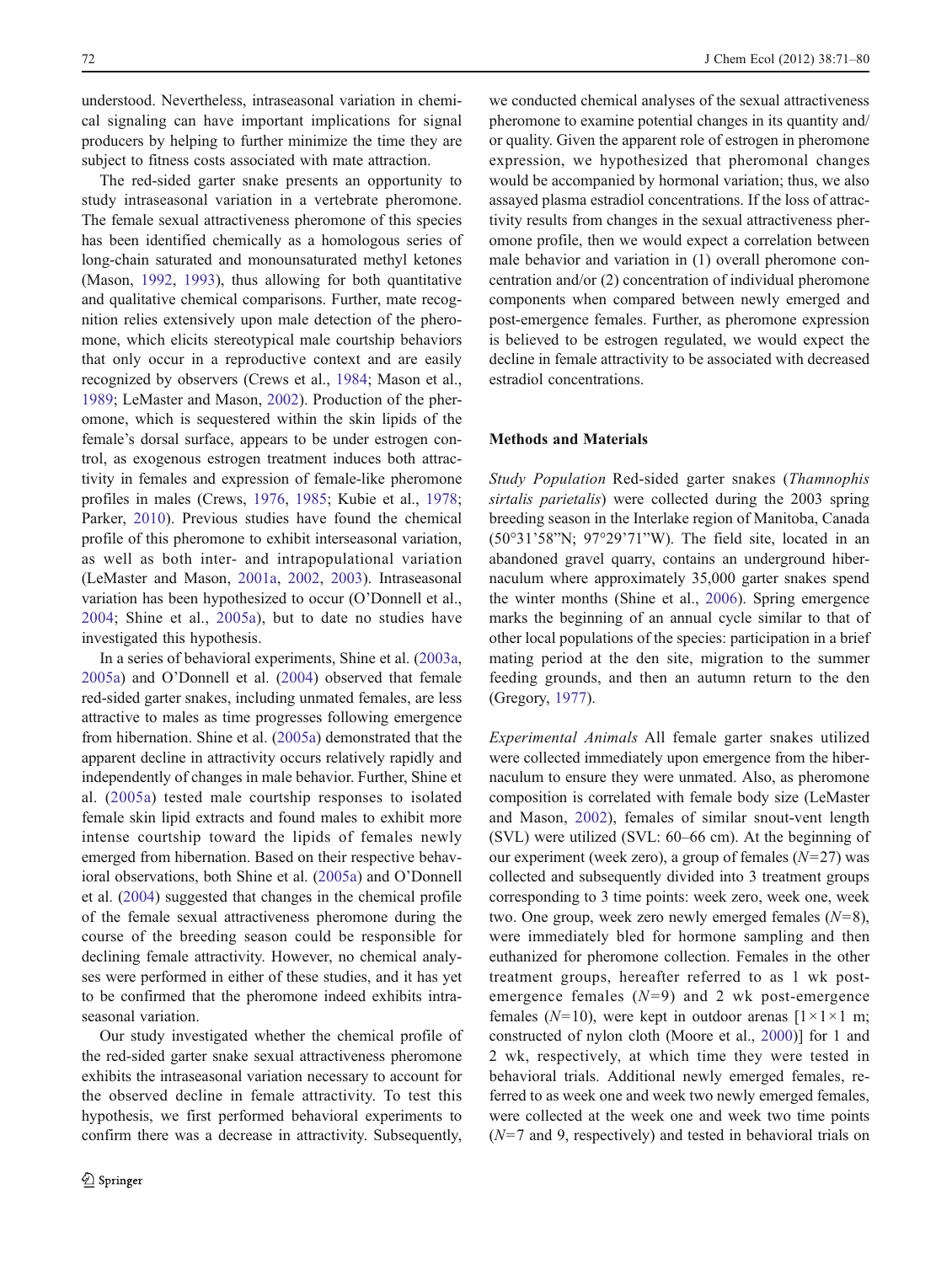those days. These newly emerged females served as controls to demonstrate that female attractivity declines independently of changes in male behavior.

Immediately prior to behavioral experiments, groups of actively courting males  $(\sim 500 / group)$  were indiscriminately collected from the hibernaculum. Subsets of these males were randomly selected and utilized in behavioral trials the day of their collection, marked with a non-toxic pen, and released back at the den upon completion of that day's experiments. Thus, a new group of males was used at each time point. All procedures used in this study were approved by the Oregon State University Animal Care and Use Committee (protocol number: 2661) and the Manitoba Wildlife Animal Care Committee (protocol number: 2002– 06). This research complied with guidelines established by the National Institutes of Health Guide for the Care and Use of Laboratory Animals and was carried out under the authority of Manitoba Wildlife Scientific Permit WSP 03009.

Courtship Trials Courtship trials were carried out in the previously described arenas which have been used extensively for similar behavioral studies within this species (e.g., Mason and Crews, [1985;](#page-9-0) Moore et al., [2000;](#page-9-0) Shine et al., [2000a;](#page-9-0) LeMaster and Mason, [2002\)](#page-8-0). To limit confounding effects due to weather conditions, an array of ten arenas was set up, allowing multiple trials to be conducted simultaneously. Behavioral trials were performed on 2 d separated by a 1 wk interval: week one  $(N=16 \text{ trials: } 7 \text{ trials of week one})$ newly emerged control females; 9 trials of 1 wk postemergence females), and week two  $(N=19 \text{ trials: } 9 \text{ trials of})$ week two newly emerged control females; 10 trials of 2 wk post-emergence females). For each behavioral trial, 10 actively courting males were placed into an arena and allowed to acclimate for 5 min. A female, randomly-selected from one of the appropriate treatment groups, then was placed into the arena. Snakes were allowed to interact undisturbed for 5 min after which time the number of males actively courting the experimental female was counted by an observer blind to the treatment. To be considered actively courting, a male had to be observed chin-rubbing or tail-searching along the dorsum of the female. These behaviors are seen only in a reproductive context in this species and are thus indicative of male sexual behavior (Crews et al., [1984\)](#page-8-0).

The behavioral methods utilized in this study were similar to those used by Shine et al. [\(2005a\)](#page-9-0) with modifications to allow for pheromone collection. First, we attempted to prevent mating, as it is known to immediately reduce female attractivity via the male's deposition of a copulatory pheromone (Whittier et al., [1985](#page-9-0); Shine et al., [2000b;](#page-9-0) Mendonça and Crews, [2001](#page-9-0)). The presence of the copulatory pheromone potentially could confound behavioral and chemical analyses, thus mating was prevented by placing adhesive tape over the cloaca of each female and limiting the interaction time to a single 5 min period. Despite these precautions, two matings occurred during the experiments. The mated female trials, both in the 1 wk post-emergence treatment group, were excluded from all subsequent statistical analyses. Second, whereas Shine et al. ([2005a](#page-9-0)) conducted simultaneous choice tests, males in each trial of our study were presented with a single female to prevent the potential intermingling of pheromones from the different female treatment groups.

Hormone Analysis: Blood Sampling and Radioimmunoassay Blood samples (approximately 200 μl; collected with heparinized 1-cm<sup>3</sup> syringes and 25-g needles) were obtained from the caudal veins of zero week newly emerged females  $(N=8)$ , 1 wk post-emergence females  $(N=7)$ , and 2 wk postemergence females ( $N=10$ ); 1 wk and 2 wk post-emergence samples were collected immediately following behavioral trials. The two mated females were excluded from the hormone analysis. Blood samples were stored on ice until return to the field station, where they were centrifuged to separate the plasma. Plasma samples then were stored at −4°C until return to Oregon State University, where they were stored at −80°C until further analysis.

The plasma samples were analyzed for estradiol concentrations following direct radioimmunoassay procedures described in detail by Lutterschmidt et al. ([2004\)](#page-9-0) and Lutterschmidt and Mason [\(2005\)](#page-8-0). The methods used for direct radioimmunoassay of plasma estradiol were previously validated for female red-sided garter snakes by Lutterschmidt and Mason [\(2009\)](#page-8-0). Briefly, 100 μl of each plasma sample were spiked with 2,000 cpm of tritiated steroid (Amersham Biosciences, Piscataway, NJ, USA) and incubated for 18–24 hr to determine individual sample recovery. Steroids were extracted twice from each plasma sample with anhydrous ethyl ether. The ether phase was removed and dried under nitrogen gas in a warm (37°C) water bath. Hormone extracts then were reconstituted in 500 μl of phosphate-buffered saline and incubated overnight at 4°C. To determine the percent hormone recovery for each plasma sample, a 50-μl aliquot was removed from each reconstituted sample and placed in a scintillation vial. Following incubation in toluene-based scintillation fluid for 12 h, the radioactivity of each sample was quantified in a Beckman LS 1800 scintillation counter. The resulting data were compared to the radioactivity of the initial spike of tritiated steroid and used to calculate the percent sample recovery obtained during the extraction procedure for each individual plasma sample.

The remainder of each reconstituted sample was allocated to two duplicate culture tubes for assay. Serial dilutions of the standard curve (performed in triplicate), 0% bound (or nonspecific binding), 100% bound, and all samples were incubated with 12,000 cpm tritiated steroid  $(2,4,6,7,16,17-[{}^{3}H]Oestra$ diol, Amersham Biosciences, Piscataway, NJ, USA). Samples and maximum binding tubes also were incubated with 100 μl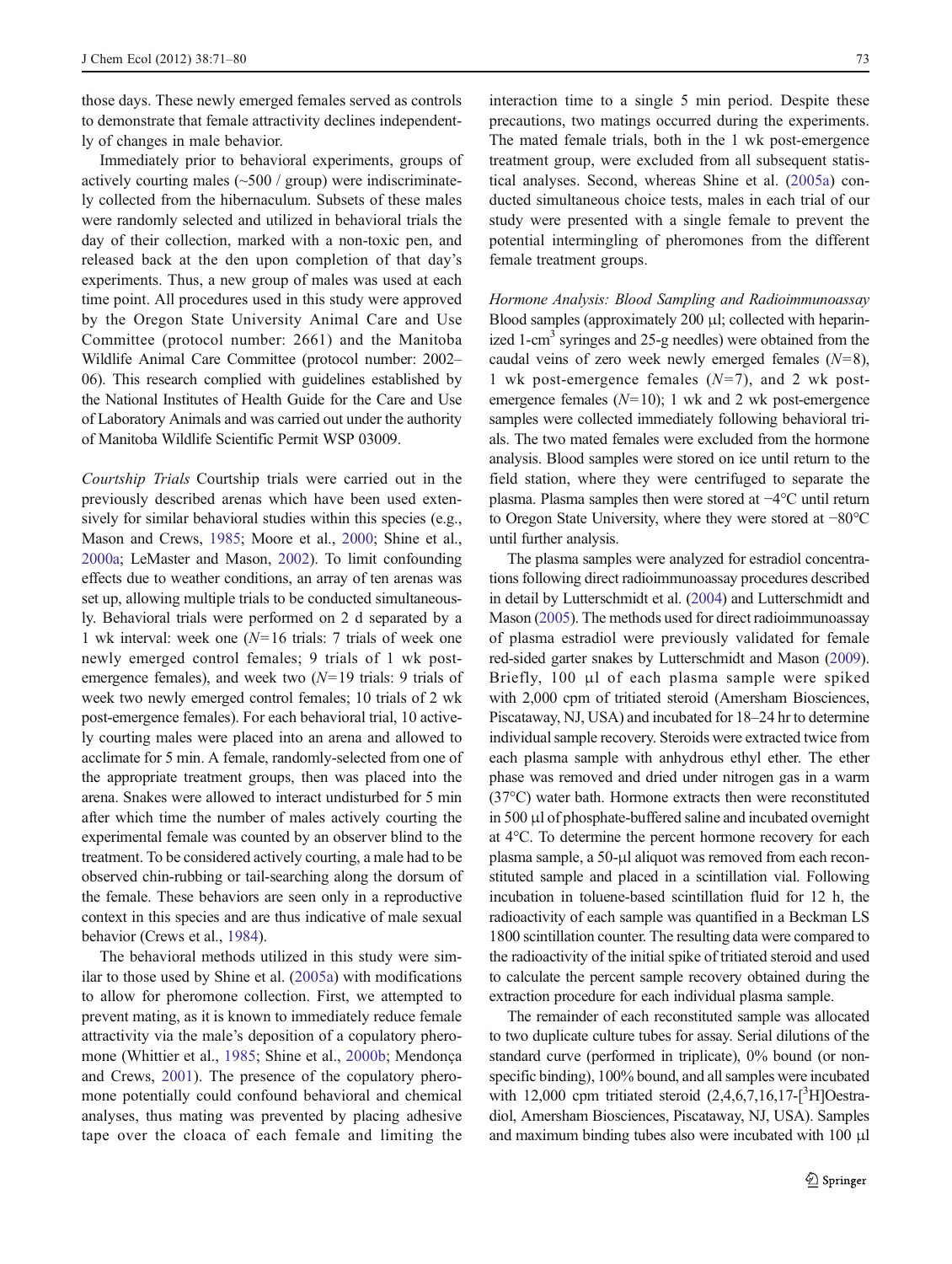of antiserum at 4°C for 18–24 h (estradiol antibody E-6006 from Wein Laboratories, Inc., Succasunna, NJ, USA). Unbound steroid was separated from bound hormone using dextran-coated charcoal. The bound steroid was decanted into scintillation vials, incubated in toluene-based scintillation fluid, and the radioactivity of each sample quantified in a scintillation counter.

All estradiol samples were analyzed in a single hormone assay. Mean sample recovery was  $72\% (\pm 1.9 \text{ SE})$ , well within the range of accepted estradiol extraction efficiencies (e.g., Lynch et al., [2006;](#page-9-0) Taylor et al., [2004](#page-9-0); Almli and Wilczynski, [2009;](#page-8-0) Lutterschmidt and Mason, [2009;](#page-8-0) Lutterschmidt et al., [2009\)](#page-9-0). All hormone concentrations were corrected for individual recovery variation. The intra-assay coefficient of variation was 7.7%. Limits of detectability were approximately 1 pg/ml for estradiol. In some instances (<14% of the samples), estradiol concentrations were below the limits of detectability. To retain these samples in our statistical analyses, and because of the high sensitivity of our estradiol assay, we assigned each undetectable plasma sample the limit of detectability (i.e., 1 pg/ml).

Pheromone Collection Based on the behavioral results, and in addition to the week zero newly emerged females  $(N=8)$ euthanized at the beginning of the study, we also euthanized subsets of the week two newly emerged females  $(N=8)$  and 2 wk post-emergence females  $(N=8)$ . Snakes were euthanized via an overdose of Brevital sodium (methohexital), then placed individually in glass beakers (500-ml), covered with 100 ml of 100% hexane  $(C_6H_{12})$ , and allowed to soak overnight (Mason et al., [1989,](#page-9-0) [1990](#page-9-0)). Excess solvent was eliminated from the resulting skin lipid extracts under reduced pressure by rotoevaporation at 35°C. The remaining residues were weighed on a digital scale (Ohaus Adventurer Pro AV 264), resuspended in 5 ml of fresh hexane, and stored at −20°C in 9-ml glass vials with polyethylene lined caps.

In order to isolate the methyl ketones that comprise the sexual attractiveness pheromone, skin lipid extracts were fractionated using column chromatography (as described by Mason et al., [1989](#page-9-0)). In brief, skin lipid extracts were loaded onto glass columns (11 mm ID) packed with alumina (activity III); the columns were eluted with 30 ml of hexane and ethyl ether  $(C_4H_{10}O)$  solutions of increasing polarity (LeMaster and Mason, [2002\)](#page-8-0). For each sample, we collected the fractions containing the appropriate methyl ketones (fractions 5 and 6); excess solvent was removed by rotoevaporation (35°C). The resulting residues were weighed on a digital scale, resuspended in 2 ml of fresh hexane, and stored at −20°C in 9-ml glass vials with polyethylene lined caps until further analysis.

Pheromone Analysis To examine qualitative variation in pheromone expression, we determined the number and

relative concentrations of structurally unique methyl ketones expressed by each female. The methyl ketones were identified using a Hewlett Packard 5890 series II gas chromatograph fitted with a split injector (280°C) and a Hewlett Packard 5971 mass selective detector. Aliquots (1 μl) of the methyl ketone fractions were injected onto a fusedsilica capillary column (HP-1; 12 m $\times$ 0.22 mm ID; Hewlett Packard); helium was used as the carrier gas. Oven temperature was initially held at 70°C for 1 min, then increased by 30°C/min to 210°C, where it was held for 1 min, then increased by 5°C/min to 310°C, where it was held for 5 min. After identifying the methyl ketones, we used peak integration to calculate the relative concentrations of individual methyl ketones in each sample. Compounds and peak areas were identified using ChemStation software (Version B.02.05; Hewlett Packard) interfaced with the gas chromatograph–mass spectrometer. Variations in pheromone quantity were examined by calculating the amount of methyl ketones (to the nearest μg/ml) expressed per unit skin surface area  $(\mu g/cm^2)$  for each female. Multiplication of snout–vent length by mid-body circumference was used to determine a general index of skin surface area for each female (Mason et al., [1990\)](#page-9-0). To determine the concentration of methyl ketones, an external standard of known concentration (methyl stearate–10 μg/ml;  $0.5$  μl aliquot) was injected into the GC/MS with each sample.

Statistical Analysis Statistical analyses were performed using Jandel SigmaStat software (version 3.11, Systat Software, Inc.) and R  $(v.1.8-8)$ . Student's *t*-tests were used to compare female SVL and mass among treatment groups in the behavioral trials. Differences in the proportions of males courting females in the various treatments were examined using Chi-square analyses (Zar, [1999](#page-9-0)). As the propensity for male courtship behavior changes over the course of the breeding season (O'Donnell et al., [2004\)](#page-9-0), courtship only was compared within specific time points. Estradiol levels, after being log-transformed to correct for non-normality, were compared using one-way analysis of variance (ANOVA) with Tukey's post hoc tests used to make pairwise comparisons.

The SVL and mass of females used in pheromone analyses were compared between treatments with one-way ANOVA, which was also used to examine differences in the amounts of skin lipids and methyl ketones expressed by females. Fisher's exact tests were used to compare differences in the proportions of females expressing each individual methyl ketone with Tukey-type post hoc tests used to make necessary pairwise comparisons (Zar, [1999\)](#page-9-0). Differences in the relative concentrations of individual methyl ketones were analyzed using the Multi-Response Permutation Procedure (MRPP) in the vegan package for R with pairwise comparisons carried out by the same procedure but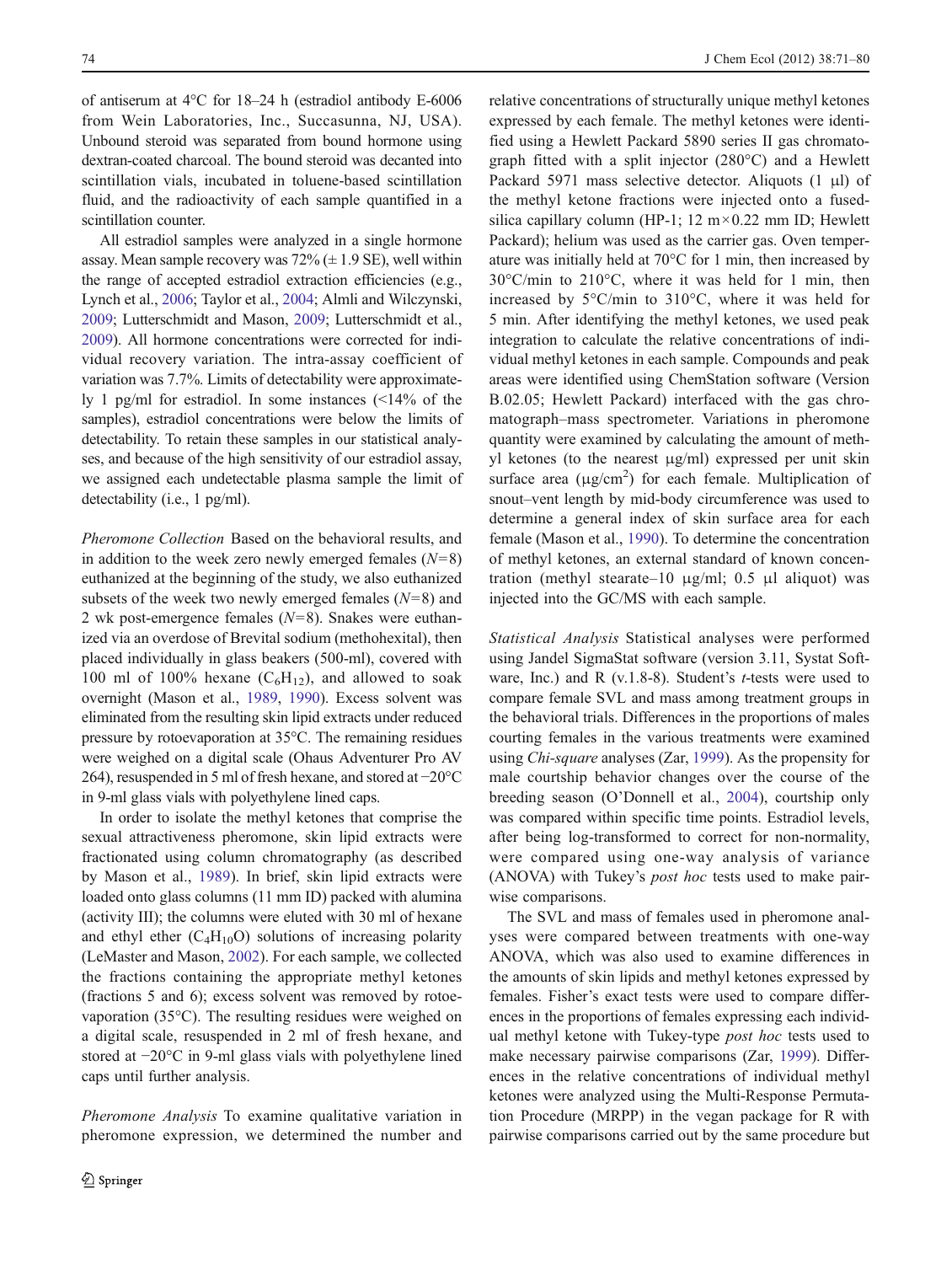with a new group excluded each time (McCune et al., [2002](#page-9-0); Parker and Mason, [2009](#page-9-0)). MRPP is a non-parametric multivariate analysis used to detect differences among groups (McCune et al., [2002](#page-9-0); Mielke and Berry, [2007](#page-9-0)). Coordinates for a non-metric multidimensional scaling plot to visually represent differences in individual pheromone profiles were also generated with the vegan package. All graphics were created in SigmaPlot (version 9.01; Systat Software, Inc.).

#### Results

Behavioral Experiments Snout-vent length (SVL) and mass did not differ significantly between week one newly emerged females and one week post-emergence females (Student'st-tests; SVL:  $t=-1.042$ , P=0.318; mass:  $t=1.414$ ,  $P=0.183$ ) or between week two newly emerged females and two week post-emergence females (Student's t-tests; SVL: t=−0.384, P=0.706; mass: t=1.065, P=0.302). Two week post-emergence females were courted by a lower proportion of males than were week two newly emerged females tested on the same day ( $\chi^2$ =4.686,  $df = 1$ , P=0.030, Fig. 1). There was no difference in the proportion of males courting 1 wk post-emergence females compared to week one newly emerged females ( $\chi^2$ <0.001,  $df = 1$ ,  $P=1.000$ , Fig. 1).

Hormone Analysis Estradiol concentrations varied significantly between treatments (one-way ANOVA,  $F=4.532$ ,  $P=$ 0.022, Fig. [2\)](#page-5-0). Pairwise comparisons (Tukey's tests) indicated that estradiol concentrations were lower in 2 wk postemergence females compared to week zero newly emerged females ( $P=0.017$ ). Despite similar estradiol concentrations between 1 wk and 2 wk post-emergence females  $(P=0.328)$ , the estradiol concentrations of 1 wk post-emergence females did not differ from those of week zero newly emerged females ( $P=0.378$ ). This lack of a statistically significant difference may be due to relatively low sample sizes  $(N=8, 8)$ 7, and 10 for zero week newly emerged, 1 wk postemergence, and 2 wk post-emergence females, respectively) and consequent low power.

Pheromone Quantity Neither SVL nor mass differed between the week zero newly emerged females, week two newly emerged females, and 2 wk post-emergence females from which pheromone samples were collected (one-way ANOVA; SVL:  $F=2.671$ ,  $P=0.093$ ; mass:  $F=0.968$ ,  $P=$ 0.396). The total amounts of skin lipids (mg) extracted from females did not vary significantly between treatments (oneway ANOVA,  $F=3.021$  $F=3.021$ ,  $P=0.070$ , Table 1). Once variation in skin surface area was taken into account, the average concentration ( $\mu$ g/cm<sup>2</sup>) of methyl ketones expressed on the skin surface of females also did not differ between treatments (one-way ANOVA,  $F=1.723$  $F=1.723$  $F=1.723$ ,  $P=0.203$ , Table 1).

Pheromone Quality Following GC/MS analysis of the methyl ketone fractions, eighteen structurally unique long-chain methyl ketones were identified across the samples. Of these, nine were identified as long-chain saturated methyl ketones, ranging in size from 394 to 506 daltons; the remaining nine were identified as long-chain  $\omega$ -9 *cis*-unsaturated methyl ketones, ranging in size from 420 to 532 daltons (Fig. [3\)](#page-6-0). For sixteen of the methyl ketones, the proportion of females expressing a particular compound did not differ between treatments (Fisher's exact tests,  $P > 0.05$ ). Two compounds, 420 dalton and 434 dalton methyl ketones, were expressed by a

Fig. 1 Total proportion of male red-sided garter snakes (Thamnophis sirtalis parietalis) courting females at two time points during the breeding season. Females were newly emerged from hibernation or were post-emergence females having been out of hibernation for either one or two weeks.  $* P < 0.05$ 

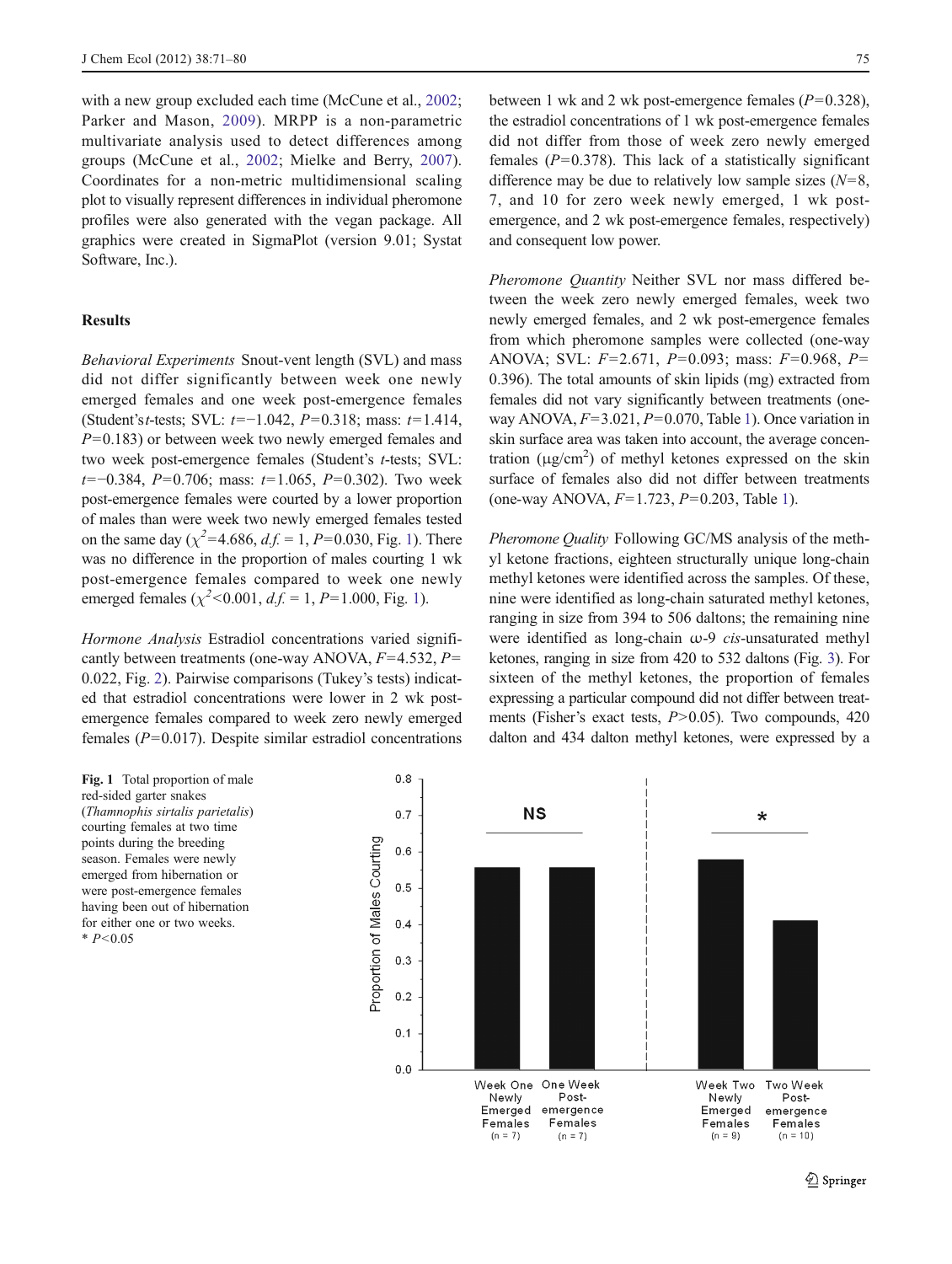<span id="page-5-0"></span>

Fig. 2 Mean (+ SE) plasma estradiol concentrations of female redsided garter snakes (Thamnophis sirtalis parietalis) newly emerged from hibernation, 1 wk post-emergence, and 2 wk post-emergence. Bars followed by different letters are statistically significant at  $P < 0.05$ 

greater proportion of females in the 2 wk post-emergence treatment (Tukey-type pairwise comparisons,  $P<0.001$ ).

In terms of the relative concentrations of individual methyl ketones, pheromone profiles varied between treatments (MRPP,  $A=0.118$ ,  $P=0.002$ , Fig. [4a\)](#page-7-0). Week zero newly emerged females and week two newly emerged females did not differ from one another (MRPP,  $A=-0.035, P=0.895$ ) although each newly emerged group was different from the two week post-emergence females (MRPP;  $A=0.167$ ,  $P<$ 0.001 and  $A=0.149$ ,  $P<0.001$ , respectively). When plotted on a non-metric multi-dimensional scaling plot, the pheromone profiles of 2 wk post-emergence females clustered together and were distinct from the profiles of newly emerged females (Fig. [4b](#page-7-0)).

### **Discussion**

In accordance with previous work by Shine et al. [\(2005a](#page-9-0)), the results of our behavioral trials indicate the attractivity of female red-sided garter snakes declines following emergence from hibernation. Subsequent chemical analyses revealed that the pheromone profiles of newly emerged females were significantly different from those of females that were two weeks post-emergence. Specifically, we observed differences in the proportions of females expressing certain methyl ketones as well as changes in the relative concentrations of individual methyl ketones. These results indicate that the female sexual attractiveness pheromone exhibits variation following emergence that may account for the intraseasonal decline in attractivity. Furthermore, estradiol levels were significantly lower in two week postemergence females than in week zero newly emerged females, supporting the hypothesis that estrogen has a role in mediating the change in pheromone expression.

Based on the current and previous studies, it is clear that the attractivity of female red-sided garter snakes declines intraseasonally. However, the biological significance of the decline has yet to be thoroughly investigated despite the proposals of interesting hypotheses. Shine et al. ([2005b\)](#page-9-0), for example, suggested that a decline in female attractivity following emergence could benefit female fitness by limiting the amount of time they are subject to intensive courtship. The vigorous courtship characteristic of this species can be costly for females as it increases the risk of mortality (Shine et al., [2001](#page-9-0), [2003b,](#page-9-0) [2004\)](#page-9-0) and impedes dispersal to the summer feeding grounds, reducing the time females are able to feed (Shine et al., [2005b](#page-9-0)). Alternatively, declining female attractivity could be beneficial to male fitness: by directing courtship toward newly emerged females, which are relatively weak and less able to resist copulation attempts, males increase their chances of successfully mating (Shine et al., [2005a](#page-9-0)).

The decline in female attractivity observed in the current study occurred independently of changes in male behavior. Two week post-emergence females elicited less courtship than did week two newly emerged females tested on the same day, indicating that a post-emergence change occurred with respect to females. Male courtship behavior did not differ between week one newly emerged females and one week post-emergence females; however, this may be a reflection of testing conditions. As males in our study were presented with only a single female, it is possible that the attractivity of one week post-emergence females had not declined greatly enough for males to forgo the opportunity

Table 1 Snout-vent length, mass, total skin lipids, and overall methyl ketone concentration (per unit skin surface) for female red-sided garter snakes (*Thamnophis sirtalis parietalis*) in three treatment groups from which pheromone samples were collected. Values represent the mean  $\pm$  SE

| Female treatment group          | Snout-vent length (cm) | Mass $(g)$         | Skin lipids (mg)   | Methyl ketones $(\mu g/cm^2)$ |
|---------------------------------|------------------------|--------------------|--------------------|-------------------------------|
| Week zero newly emerged $(N=8)$ | $64.1 \pm 0.4$         | $94.0 \pm 3.6$     | $19.38 \pm 1.66$   | $1.53 \pm 0.35$               |
| Week two newly emerged $(N=8)$  | $62.9 \pm 0.7$         | $87.3 \pm 3.5$     | $19.50 \pm 1.20$   | $2.88 \pm 0.96$               |
| Two week post-emergence $(N=8)$ | $62.7 \pm 0.3$         | $90.1 \pm 3.2$     | $24.75 \pm 2.27$   | $3.24 \pm 0.61$               |
| Statistical analysis (ANOVA)    | $F=2.671, P=0.093$     | $F=0.968, P=0.396$ | $F=3.021, P=0.070$ | $F=1.723, P=0.203$            |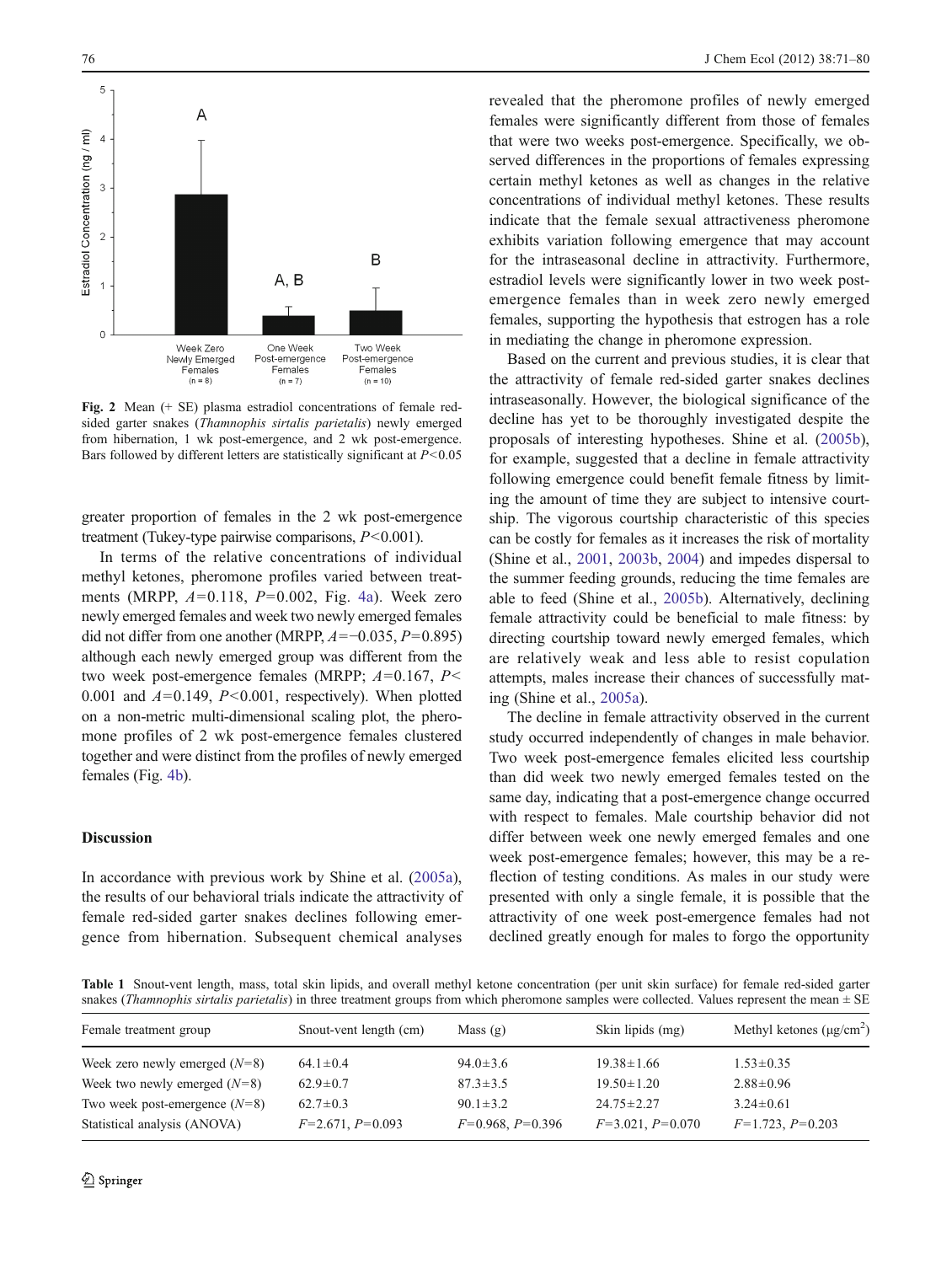<span id="page-6-0"></span>Fig. 3 Chromatograms depicting representative pheromone profiles of a) zero week newly emerged and b) 2 wk post-emergence female red-sided garter snakes (Thamnophis sirtalis parietalis)



to mate when no alternative female was present. Also of note is that we are describing an intraseasonal decline in attractivity distinct from that which occurs in female garter snakes after mating. The post-mating loss of attractivity results from the male's deposition of a copulatory phero-mone, which reduces male courtship (Whittier et al., [1985](#page-9-0); Shine et al., [2000b;](#page-9-0) Mendonça and Crews, [2001](#page-9-0)). In the current study, mating was prevented during behavioral trials in order to avoid the confounding effects of this matinginduced loss of attractivity.

Since the chemical identification of the female sexual attractiveness pheromone, a number of studies have demonstrated the importance of methyl ketones in garter snake reproduction (Mason et al., [1989](#page-9-0), [1990;](#page-9-0) LeMaster et al., [2001](#page-8-0); LeMaster and Mason, [2001b](#page-8-0), [2002,](#page-8-0) [2003;](#page-8-0) Parker, [2010\)](#page-9-0). Males are not only able to discriminate among females with qualitatively different methyl ketone profiles (LeMaster and Mason, [2002,](#page-8-0) [2003\)](#page-8-0), but also can discern differences among methyl ketone profiles presented as isolated samples devoid of other female cues (Mason et al., [1989](#page-9-0), [1990;](#page-9-0) LeMaster and Mason, [2002\)](#page-8-0). Similar to previous studies that demonstrated that methyl ketone profiles vary according to species, population, season, and body size (LeMaster and Mason, [2001a](#page-8-0), [2002](#page-8-0), [2003](#page-8-0); Mason and Parker, [2010](#page-9-0)), our results show variation in the relative concentrations of individual methyl ketones between treatments. In addition, we found that two methyl ketones (420 and 434 daltons, respectively) were expressed by a greater proportion of two week post-emergence females. This was somewhat unexpected as variation in the proportion of females expressing particular methyl ketones has not been documented previously.

As both methyl ketones differentially observed in post-emergence females were compounds present in low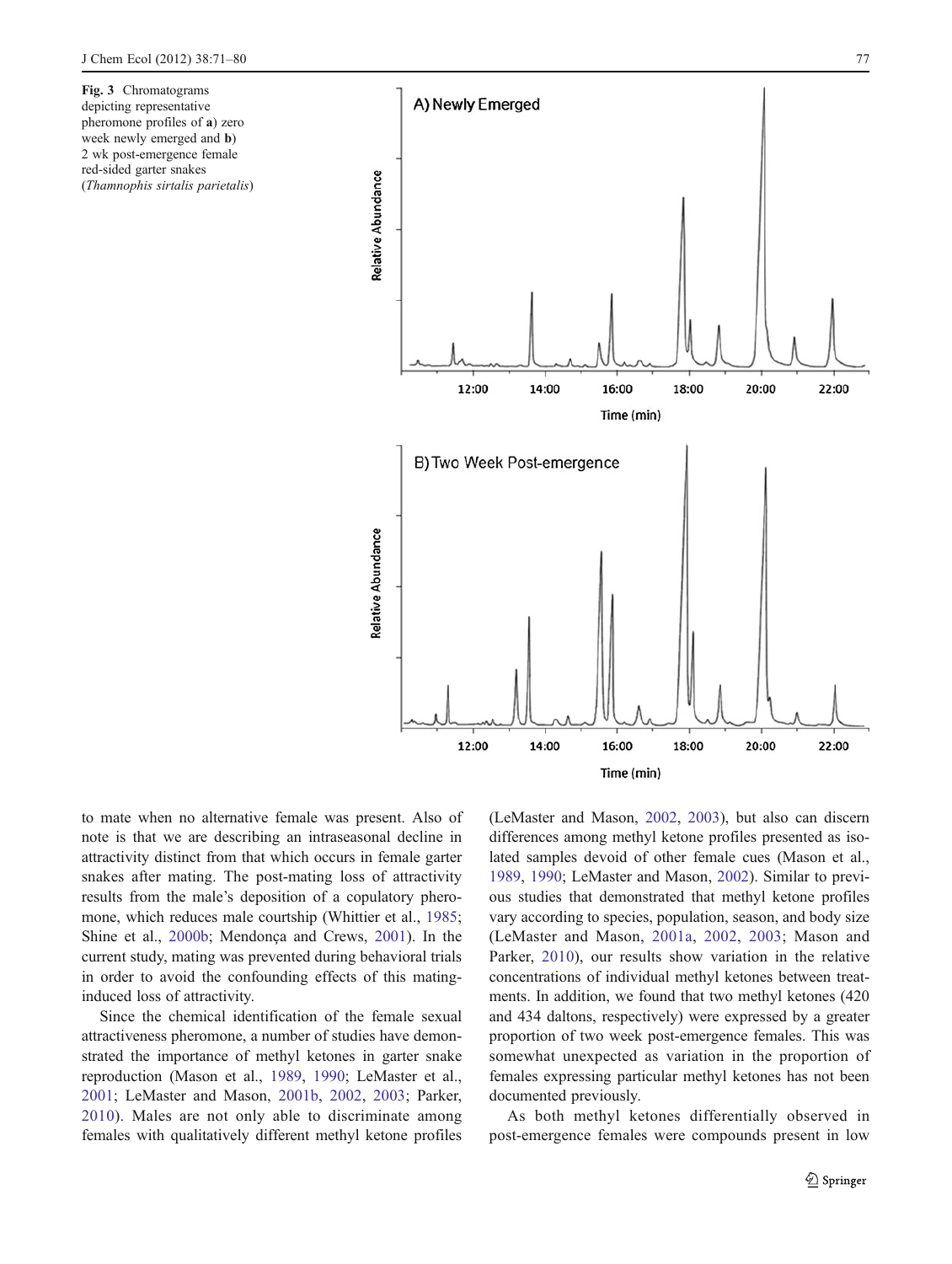<span id="page-7-0"></span>Fig. 4 a Relative proportions of individual methyl ketones expressed in the skin lipids of female red-sided garter snakes (Thamnophis sirtalis parietalis) newly emerged from hibernation and females 2 wk postemergence. Bars represent mean + SE. b Non-metric multidimensional scaling plot of individual pheromone profiles for newly emerged and 2 wk post-emergence females. Each point represents the pheromone profile of an individual female



concentrations in garter snake skin lipids (LeMaster and Mason, [2002,](#page-8-0) [2003\)](#page-8-0), it is possible that they were also present in newly emerged females, but at levels below our threshold of detectability. Indeed, although the difference was not significant, post-emergence females had a higher overall concentration of methyl ketones in their skin lipids compared to newly emerged females. Such an upregulation of lipid-based compounds is not surprising considering that, in addition to serving as semiochemicals, skin lipids also play a role in reducing transcutaneous water loss (Lillywhite and Maderson, [1982;](#page-8-0) Burken et al., [1985;](#page-8-0) Mason et al., [1987](#page-9-0)), a function particularly relevant to garter snakes upon emergence from hibernation.

Whether newly synthesized or simply upregulated, the 420 and 434 dalton methyl ketones may indicate compounds that have inhibitory effects on male courtship behavior similar to, but less transitory than, the effect of the aforementioned copulatory pheromone. Alternatively, it is possible that these methyl ketones have little or no role in the loss of female attractivity, which may instead be mediated by other changes in the relative concentrations of individual methyl ketones. As the exact contribution of each methyl ketone to female attractivity is not known and it was not feasible to test synthetic methyl ketones in the current study, the precise nature of the chemical variation that may be involved in the loss of female attractivity is unclear. However, our overall finding that methyl ketone profiles vary between newly emerged females and post-emergence females, which correlates with the results of behavioral trials, is evidence that the intraseasonal decline in female attractivity is chemically mediated. Despit this evidence, we recognize that future studies presenting male snakes with synthetic methyl ketones will be necessary to demonstrate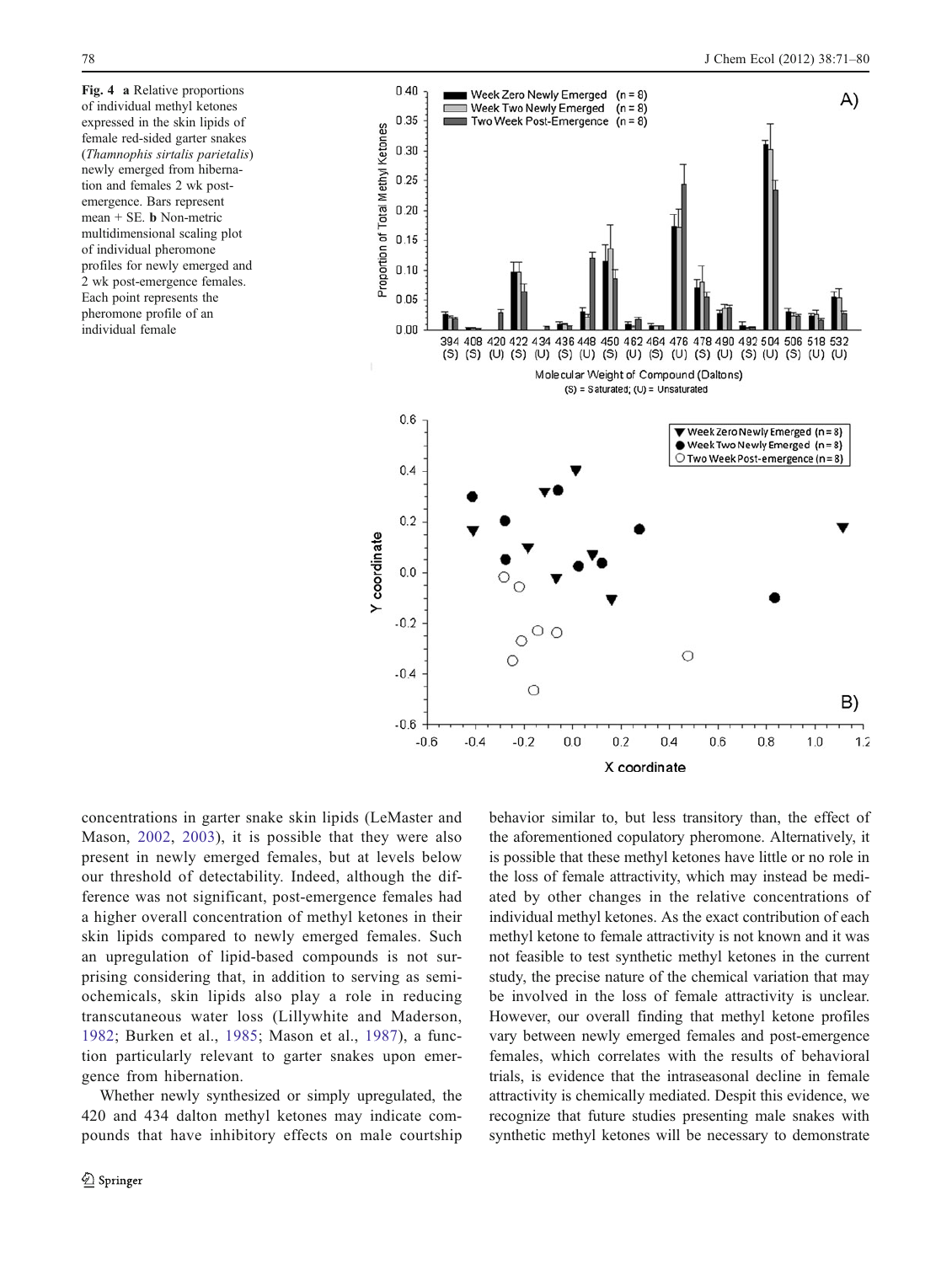<span id="page-8-0"></span>definitively the role of the pheromone in mediating intraseasonal declines in female attractivity.

The physiological mechanisms that underlie the intraseasonal variation in the sexual attractiveness pheromone remain unclear although the results of our hormone analysis suggest the involvement of estrogen. Two week postemergence females had lower estradiol than did newly emerged females, lending support to previous studies indicating that the female sexual attractiveness pheromone of the red-sided garter snake may be estrogen regulated (Crews, 1976; Mason and Crews, 1985). Precisely how estrogen may regulate the pheromone is not known; however, prior investigations have suggested that estrogen could have a role in maintaining the pheromone in female skin lipids following emergence (Garstka and Crews, 1985; Mendonça and Crews, [1996\)](#page-9-0). The results of the current study support this hypothesis: the decline in female attractivity and the pheromonal changes were accompanied by a decrease in estrogen, as would be expected if indeed estrogen is responsible for pheromone maintenance.

Instead of, or perhaps in addition to, being hormonally regulated, intraseasonal variation in the female sexual attractiveness pheromone may be impacted by environmental conditions. This seems particularly likely given that pheromone profiles did not differ between week zero newly emerged females and week two newly emerged females indicating that changes occur only after females have emerged from the hibernaculum. Indeed, changes in environmental conditions have been shown to affect the cuticular hydrocarbon profile of the harvester ant (Pogonomyrmex barbatus). Wagner et al. [\(2001](#page-9-0)) found that harvester ant workers, which spend most of their time inside the nest, developed higher proportions of saturated, unbranched hydrocarbons in their cuticle upon exposure to conditions found outside the nest (i.e., higher temperatures, lower humidity). Emerging from winter hibernation, female redsided garter snakes experience a similar change in environment as the external conditions are warmer and drier than those of the den interior (Shine et al., [2005a\)](#page-9-0). Thus, it is possible that qualitative variation in the pheromone profiles of newly emerged and two week post-emergence females is a direct reflection of the different amounts of time the snakes were exposed to environmental conditions outside the den. Further work will be required to explore this hypothesis.

Acknowledgements We thank the Manitoba Department of Conservation, Dave Roberts, and Suzanne Estes for assistance in the field and Al and Gerry Johnson for their support. We also thank Vanessa Uhrig and Chris Friesen for encouragement and help in reviewing this manuscript, Pat Aldrich for assistance with statistical methods, and two anonymous reviewers for constructive comments that helped improve this manuscript. This work was supported by a Western Oregon University Cummins Natural Sciences and Math Award to E. J.U., an NSF grant (0620125) to R.T.M., and a Western Oregon University Faculty Development Award to M.P.L.

#### References

- ALMLI, L. M. and WILCZYNSKI, W. 2009. Sex-specific modulation of cell proliferation by socially relevant stimuli in the adult green treefrog brain (Hyla cinerea). Brain Behav. Evol. 74:143−154.
- BURKEN, R. R., WERTZ, P. W., and DOWNING, D. T. 1985. The effects of lipids on transepidermal water permeation in snakes. Comp. Biochem, Physiol. 81:213−216.
- CREWS, D. 1976. Hormonal control of male courtship behavior and female attractivity in the garter snake (Thamnophis sirtalis parietalis). Horm. Behav. 7:451−460.
- CREWS, D. 1985. Effects of early sex steroid hormone treatments on courtship behavior and sexual attractivity in the red-sided garter snake, Thamnophis sirtalis parietalis. Physiol. Behav. 35:569−575.
- CREWS, D., CAMAZINE, B., DIAMOND, M., MASON, R., TOKARZ, R. R., and GARSTKA, W. R. 1984. Hormonal independence of courtship behavior in the male garter snake. Horm. Behav. 18:29−41.
- DAY, L. B., FUSANI, L., HERNANDEZ, E., BILLO, T. J., SHELDON, K. S., WISE, P. M., and SCHLINGER, B. A. 2007. Testosterone and its effects on courtship in golden-collared manakins (Manacus vitellinus): seasonal, sex, and age differences. Horm. Behav. 51:69−76.
- GARSTKA, W. R. and CREWS, D. 1985. Mate preferences in garter snakes. Herpetologica. 41:9−19.
- GREGORY, P. T. 1977. Life-history parameters of the red-sided garter snake (Thamnophis sirtalis parietalis) in an extreme environment, the Interlake region of Manitoba. Nat. Mus. Can. Publ. Zool. 13:1−44.
- KUBIE, J. L., COHEN, J., and HALPERN, M. 1978. Shedding enhances the attractiveness of oestradiol treated garter snakes and their untreated penmates. Anim. Behav. 26:562−570.
- LEMASTER, M. P. and MASON, R. T. 2001a. Annual and seasonal variation in the female sexual attractiveness pheromone of the red-sided garter snake, Thamnophis sirtalis parietalis, pp 369−376, in A. Marchlewska-Koj, J. Lepri, and D. Müller-Schwarze (eds.), Chemical signals in vertebrates 9. Kluwer Academic/Plenum Press.
- LEMASTER, M. P. and MASON, R. T. 2001b. Evidence for a female sex pheromone mediating male trailing behavior in the red-sided garter snake, Thamnophis sirtalis parietalis. Chemoecology. 11:149−152.
- LEMASTER, M. P. and MASON, R. T. 2002. Variation in a sexual attractiveness pheromone controls male mate choice garter snakes. J. Chem. Ecol. 28:1269−1285.
- LEMASTER, M. P. and MASON, R. T. 2003. Pheromonally mediated sexual isolation among denning populations of red-sided garter snakes, Thamnophis sirtalis parietalis. J. Chem. Ecol. 29:1027−1043.
- LEMASTER, M. P., MOORE, I. T., and MASON, R. T. 2001. Conspecific trailing behavior of red-sided garter snakes (Thamnophis sirtalis parietalis) in the natural environment. Anim. Behav. 61:827−833.
- LILLYWHITE, H. B. and MADERSON, P. F. A. 1982. Skin structure and permeability, pp 397−442, in C. Gans and F. H. Pough (eds.), Biology of the reptilia: physiological ecology. Academic Press, New York.
- LUTTERSCHMIDT, D. I. and MASON, R. T. 2005. A serotonin receptor antagonist, but not melatonin, modulates hormonal responses to capture stress in two populations of garter snakes (Thamnophis sirtalis parietalis and Thamnophis sirtalis concinnus). Gen. Comp. Endocrinol. 141:259−270.
- LUTTERSCHMIDT, D. I. and MASON, R. T. 2009. Endocrine mechanisms mediating temperature-induced reproductive behavior in redsided garter snakes (Thamnophis sirtalis parietalis). J. Exp. Biol. 212:3108−3118.